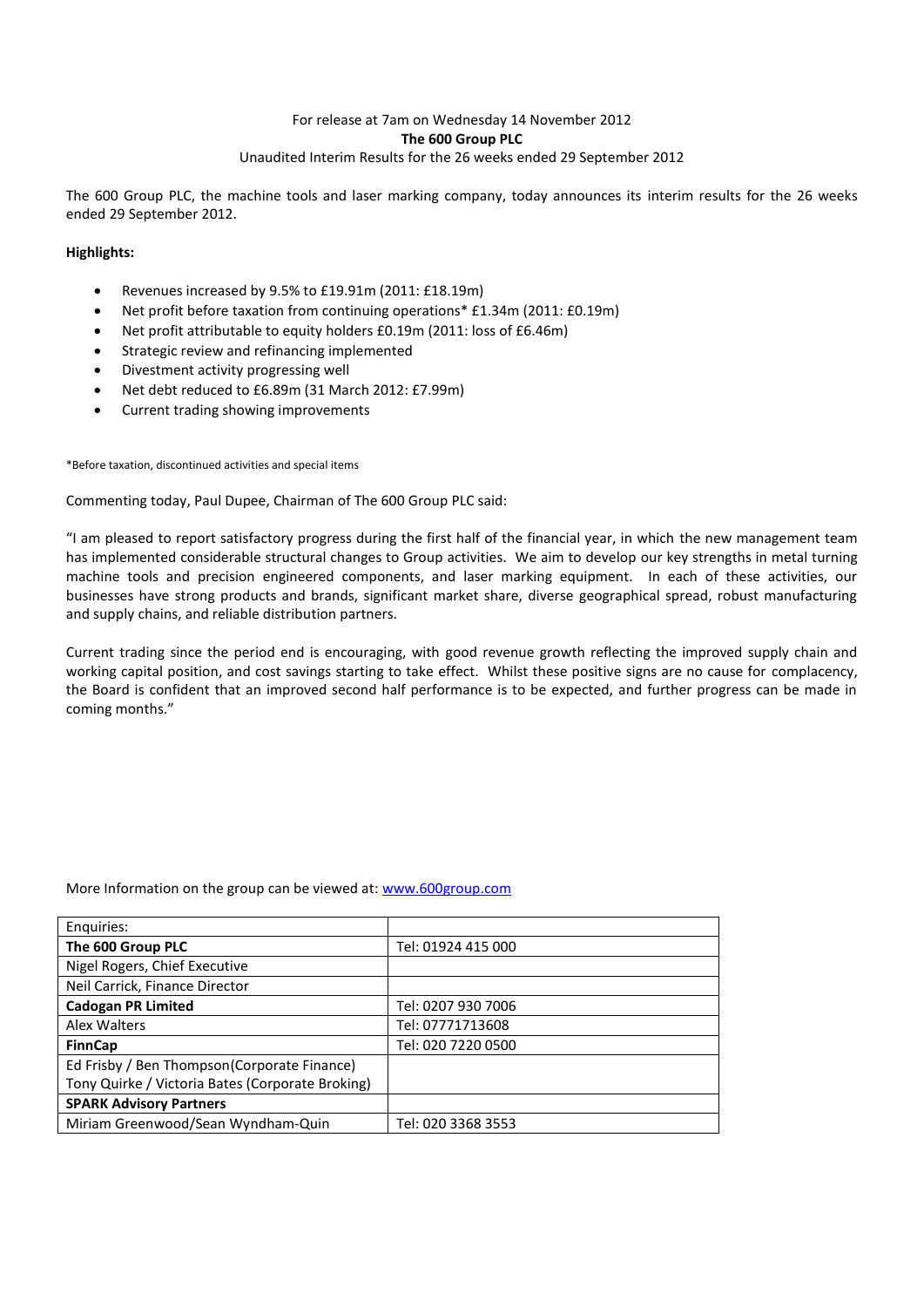#### **The 600 Group Plc**

### **Chairman's Statement for the 26 weeks ended 29 September 2012**

## **Overview**

I am pleased to report satisfactory progress during the first half of the financial year, in which the new management team has implemented considerable structural changes to the Group's activities. The results for period are ahead of the corresponding period last year, and progress has been made on divestments and the provision of financial resources. Management is now focused on the delivery of improving operational results and sustainable earnings growth.

## **Strategy**

Our goal is to develop the Group's key strengths in metal turning machine tools and precision engineered components, and laser marking equipment. In each of these activities, Group businesses have strong products and brands, significant market share, diverse geographical spread, robust manufacturing and supply chains, and reliable distribution partners.

Non-core businesses in South Africa and Poland were sold in July and September respectively, and their results are dealt with as discontinued activities.

## **Results and dividend**

The trading performance of the Group was adversely affected by working capital constraints in Europe throughout the first half. Whilst this was alleviated by the proceeds from divestments, a significant proportion of the funds raised were utilised to reduce net bank indebtedness, and the normalisation of working capital was only fully resolved by the share placing in September.

Despite these conditions, revenue from continuing operations grew by 9.5% to £19.91m (2011: £18.19m) generating a net operating loss from continuing activities but before special items of £0.07m (2011: net loss of £0.36m).

After taking account of bank and net pension interest, the Group profit before taxation, discontinued activities and special items was £1.34m (2011: £0.19m).

The total profit before taxation of the Group for the financial period was £0.75m (2011: loss of £6.57m).

The Board does not recommend that any dividend payment be made (2011: Nil).

### **Operations**

*Note: Revenues and net operating profit in respect of Laser Marking spares and services in North America have been reclassified in the Laser Marking segment, and comparative amounts have been restated accordingly.*

### *Machine tools and precision engineered components*

Group companies design and develop metal cutting machine tools sold under the brand names Colchester, Harrison and Clausing and design and manufacture precision engineering components under the brand names Pratt Burnerd and Gamet. The results of these activities were as follows: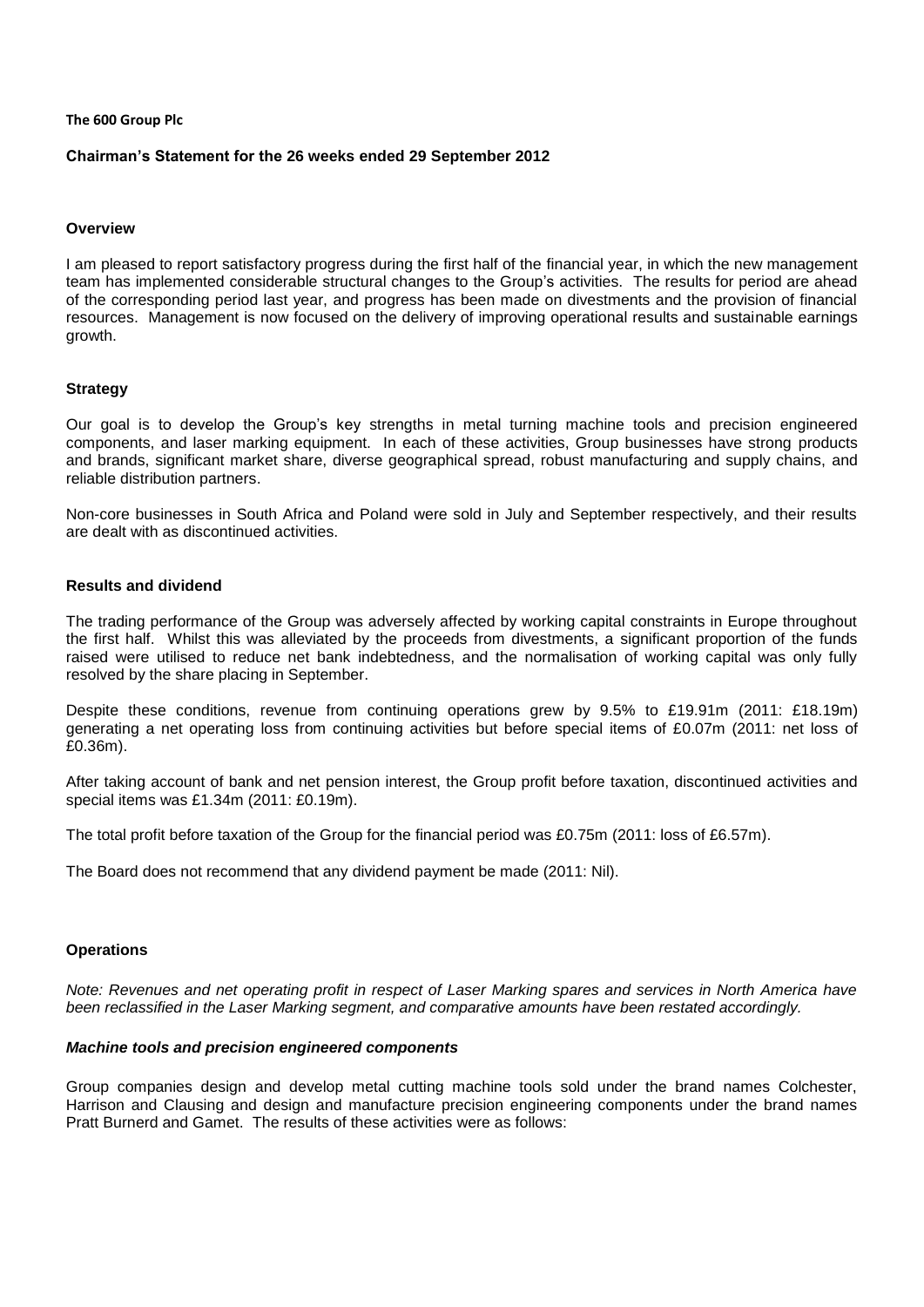|                  |                               | 26 weeks ended                         |
|------------------|-------------------------------|----------------------------------------|
|                  | 29 September<br>2012<br>£ 000 | 1 October<br>2011<br>£ 000<br>Restated |
| Revenues         | 16,199                        | 14,131                                 |
| Operating profit | 409                           | (125)                                  |
| Operating margin | 2.5%                          | $-0.9%$                                |

Worldwide revenues increased by 14.6% to £16.20m (2011: £14.13m). Trading in Europe was held back by the poor performance of the plant in Poland, which was sold in September 2012. By contrast, North American operations performed especially well, recording revenue growth of 27% compared to the same period last year, sourced from well-established global supply chain partners.

Delivery lead times in Europe are now much improved, restoring the confidence of our end user customers and distribution partners. The business is now beginning to realise the benefits of a settled supply chain, including shortened working capital cycle, cost reduction opportunities and normalised trading terms.

Attention is also focused on increased throughput in the production of workholding equipment, bearings and other precision engineered components, where reduced lead times will also provide opportunities for revenue growth in future.

## **Laser marking**

Electrox designs, develops and manufactures equipment for the permanent marking of a wide variety of materials using lasers from its operations in Letchworth Garden City. Results for the financial period were as follows:

|                  |                               | 26 weeks ended                         |  |  |  |  |
|------------------|-------------------------------|----------------------------------------|--|--|--|--|
|                  | 29 September<br>2012<br>£ 000 | 1 October<br>2011<br>£ 000<br>Restated |  |  |  |  |
| Revenues         | 3,790                         | 4,180                                  |  |  |  |  |
| Operating profit | 155                           | 483                                    |  |  |  |  |
| Operating margin | 4.1%                          | 11.6%                                  |  |  |  |  |

Revenues for Electrox laser marking equipment fell by 9.3% to £3.79m when compared with the corresponding period last year (2011: £4.18m), although increased by 17.0% when compared with the second half of the prior year (2011 H2: £3.24m). This was attributable to reduced production output as a consequence of working capital constraints, which severely affected the final quarter of last year and prevailed for much of the current year to date.

Production and customer lead times returned to normalised levels towards the end of the period, leading to growth in underlying revenues which is expected to continue into the second half of the year.

Significant progress has also been made in new product development, and in particular on a major project to upgrade the proprietary software control system across the full product range. This will be available for launch in the next financial year, and will provide substantial new opportunities.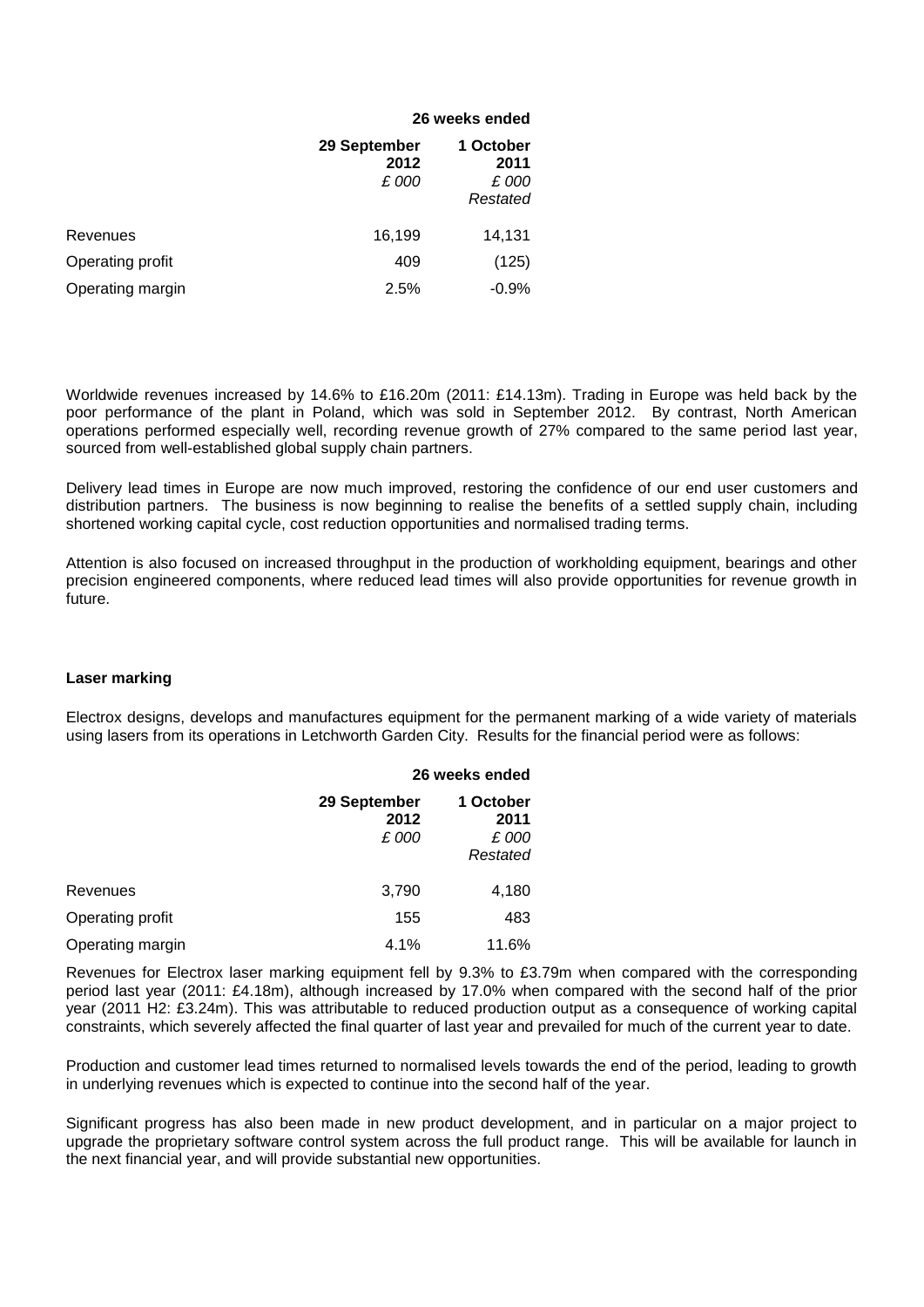## **Discontinued activities and divestments**

On 17 July 2012, the sale of the Group's subsidiary in South Africa, 600 SA Pty Ltd ("600SA") was completed for net cash proceeds of £1.81m.

On 11 September 2012, the Group also completed the sale of its subsidiary in Poland, FMT Colchester Sp. Zo.o ("FMT") for a nominal sum. This followed the closure of FMT announced on 10 August 2012 following the withdrawal of financial support from FMT by 600 Group.

During the period these businesses suffered a combined trading loss of £0.5m. Significant impairments had already been taken against their values in the year to 31 March 2012. These amounts are dealt with as discontinued activities in the current financial period. No further costs are expected to arise in future periods.

The Group also sold surplus freehold property at Shepshed, Leicestershire, during the period, receiving net cash proceeds of £1.2m against a book value of £1.1m. At the time of sale the property was generating rental income of approximately £0.02m per annum.

On 13 November 2012, the sale of the former sports ground at Batley, West Yorkshire, was completed for cash consideration of £0.39m, against book value of £0.03m. The gain arising will be dealt with as a special item in the results for the second half of the year. Further freehold property disposals are anticipated during the current financial year.

## **Financial resources**

On 3 September 2012 the Company entered into an agreement for the placing of an aggregate of 19.66m ordinary shares of 1p each at a placing price of 7.5 pence per share, raising an aggregate of £1.47m.

The Company also entered into revised facility agreements with its principal banker in the UK covering existing term loan and revolving credit facilities amounting to £3.64m and a new working capital facility of £0.30m.

The proceeds from the divestment of South Africa and the freehold property in the period were used to repay the UK overdraft and term loan facilities and provide much needed additional working capital for the UK businesses. Additional banking facilities were made available locally in the US to help fund the increased working capital as a result of the significant growth in turnover being achieved.

At 29 September 2012 the Group had headroom on its banking facilities of over £2m with net debt (including the shareholder loan) at £6.9m compared to £8m at 31 March 2012.

## **Principal Risks and Uncertainties**

The principal risks and uncertainties affecting the Group remain those set out in the 2012 Annual Report. Those which are most likely to impact the performance of the Group in the remaining period of the current financial year are the exposure to increased input costs, the dependence on a relatively small number of key vendors in the supply chain and a downturn in its customers' end markets particularly in North America.

## **Outlook**

Current trading since the period end is encouraging, with good revenue growth reflecting the improved supply chain and working capital position, and cost savings starting to take effect. Whilst these positive signs are no cause for complacency, the Board is confident that an improved second half performance is to be expected, and further progress can be made in coming months.

**Paul Dupee Chairman 14 November 2012**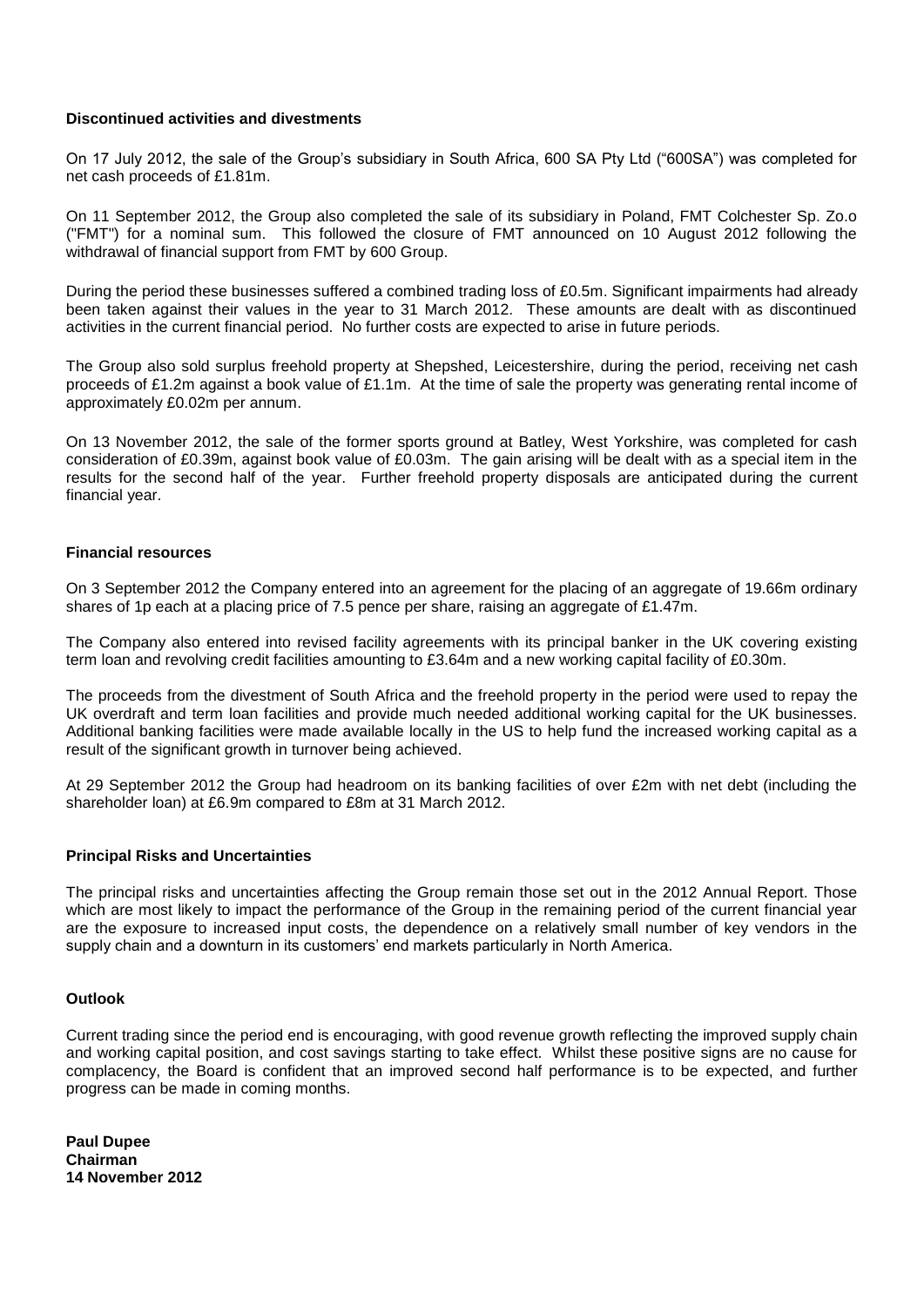## **Condensed consolidated income statement (unaudited)**

for the 26 week period ended 29 September 2012

|                                                                                |                                          |                  |                                  |                                   |                          | As restated *             |                           |
|--------------------------------------------------------------------------------|------------------------------------------|------------------|----------------------------------|-----------------------------------|--------------------------|---------------------------|---------------------------|
|                                                                                | <b>Before</b><br>special<br><b>items</b> | special<br>items | After<br>special<br><b>items</b> | <b>Before</b><br>special<br>items | special<br>items         | After<br>special<br>items | After<br>special<br>items |
|                                                                                | 26 weeks                                 | 26 weeks         | 26 weeks                         | 26 weeks                          | 26 weeks                 | 26 weeks                  | 52 weeks                  |
|                                                                                | ended                                    | ended            | ended                            | ended                             | ended                    | ended                     | ended                     |
|                                                                                | 29 September                             | 29 September     | 29 September                     | 1 October                         | 1 October                | 1 October                 | 31 March                  |
|                                                                                | 2012                                     | 2012             | 2012                             | 2011                              | 2011                     | 2011                      | 2012                      |
|                                                                                | £'000                                    | £'000            | £'000                            | £'000                             | £'000                    | £'000                     | £'000                     |
| Continuing                                                                     |                                          |                  |                                  |                                   |                          |                           |                           |
| <b>Revenue</b>                                                                 | 19,911                                   |                  | 19,911                           | 18,187                            |                          | 18,187                    | 37,565                    |
| Cost of sales                                                                  | (13, 540)                                | (165)            | (13, 705)                        | (12, 675)                         | (4,092)                  | (16, 767)                 | (32, 941)                 |
| <b>Gross profit</b>                                                            | 6,371                                    | (165)            | 6,206                            | 5,512                             | (4,092)                  | 1,420                     | 4,624                     |
| Other operating income                                                         | 38                                       |                  | 38                               | 78                                |                          | 78                        | 126                       |
| Net operating expenses                                                         | (6, 480)                                 | (168)            | (6, 648)                         | (5,950)                           | (2,663)                  | (8,613)                   | (14, 356)                 |
| Loss from operations                                                           | (71)                                     | (333)            | (404)                            | (360)                             | (6, 755)                 | (7, 115)                  | (9,606)                   |
| Bank and other interest                                                        | 11                                       |                  | 11                               | 11                                |                          | 11                        | 24                        |
| Expected return on pension assets                                              | 5,713                                    |                  | 5,713                            | 5,405                             |                          | 5,405                     | 10,834                    |
| Financial income                                                               | 5,724                                    |                  | 5,724                            | 5,416                             |                          | 5,416                     | 10,858                    |
| Bank and other interest                                                        | (322)                                    | (253)            | (575)                            | (306)                             |                          | (306)                     | (669)                     |
| Interest on pension obligations                                                | (3,990)                                  |                  | (3,990)                          | (4, 565)                          | $\overline{\phantom{0}}$ | (4, 565)                  |                           |
| Financial expense                                                              | (4, 312)                                 | (253)            | (4, 565)                         | (4, 871)                          | ä,                       | (4, 871)                  | (9,268)                   |
|                                                                                |                                          |                  |                                  |                                   |                          |                           | (9,937)                   |
| Profit/(Loss) before tax                                                       | 1,341                                    | (586)            | 755                              | 185                               | (6, 755)                 | (6, 570)                  | (8,685)                   |
| Income tax charge                                                              | (65)                                     |                  | (65)                             | (45)                              |                          | (45)                      | (907)                     |
| Profit/(Loss) for the period from                                              | 1,276                                    | (586)            | 690                              | 140                               | (6, 755)                 | (6,615)                   | (9,592)                   |
| continuing operations                                                          |                                          |                  |                                  |                                   |                          |                           |                           |
| Post tax (loss)/ profit of                                                     | (501)                                    |                  | (501)                            | 153                               |                          | 153                       | (5,257)                   |
| discontinued operations                                                        |                                          |                  |                                  |                                   |                          |                           |                           |
| Total profit/(loss) for the financial<br>period attributable to equity holders | 775                                      | (586)            | 189                              | 293                               | (6, 755)                 | (6, 462)                  | (14, 849)                 |

of the parent

Special items comprise exceptional costs relating to reorganisation, redundancy, inventory and intangibles impairments, property disposals and share based payments.

\*Comparative figures have been restated as a result of the South African and Polish businesses being treated as discontinued.

| <b>Basic EPS</b>   | - continuing<br>- discontinued | 1.94 <sub>p</sub><br>(0.76)p | $(0.89)$ p | 1.05p<br>$(0.76)$ p             | 0.22p<br>0.24 <sub>p</sub> | $(10.62)$ p | (1040)p<br>0.24 <sub>D</sub> | (15.05)p<br>(8.25)p |
|--------------------|--------------------------------|------------------------------|------------|---------------------------------|----------------------------|-------------|------------------------------|---------------------|
|                    | - Total                        | 1.18 <sub>p</sub>            | $(0.89)$ p | 0.29 <sub>p</sub>               | 0.46 <sub>p</sub>          | $(11.0)$ p  | (10.16)p                     | (23.30)p            |
| <b>Diluted EPS</b> | - continuing<br>- discontinued | 1.93 <sub>p</sub><br>(0.76)p | $(0.89)$ p | 1.04 <sub>p</sub><br>$(0.76)$ p | 0.21p<br>0.24 <sub>p</sub> | $(10.62)$ p | (1040)p<br>0.24 <sub>D</sub> | (15.05)p<br>(8.25)p |
|                    | - Total                        | 1.17p                        | $(0.89)$ p | 0.28 <sub>p</sub>               | 0.45p                      | $(10.62)$ p | (10.16)p                     | (23.30)p            |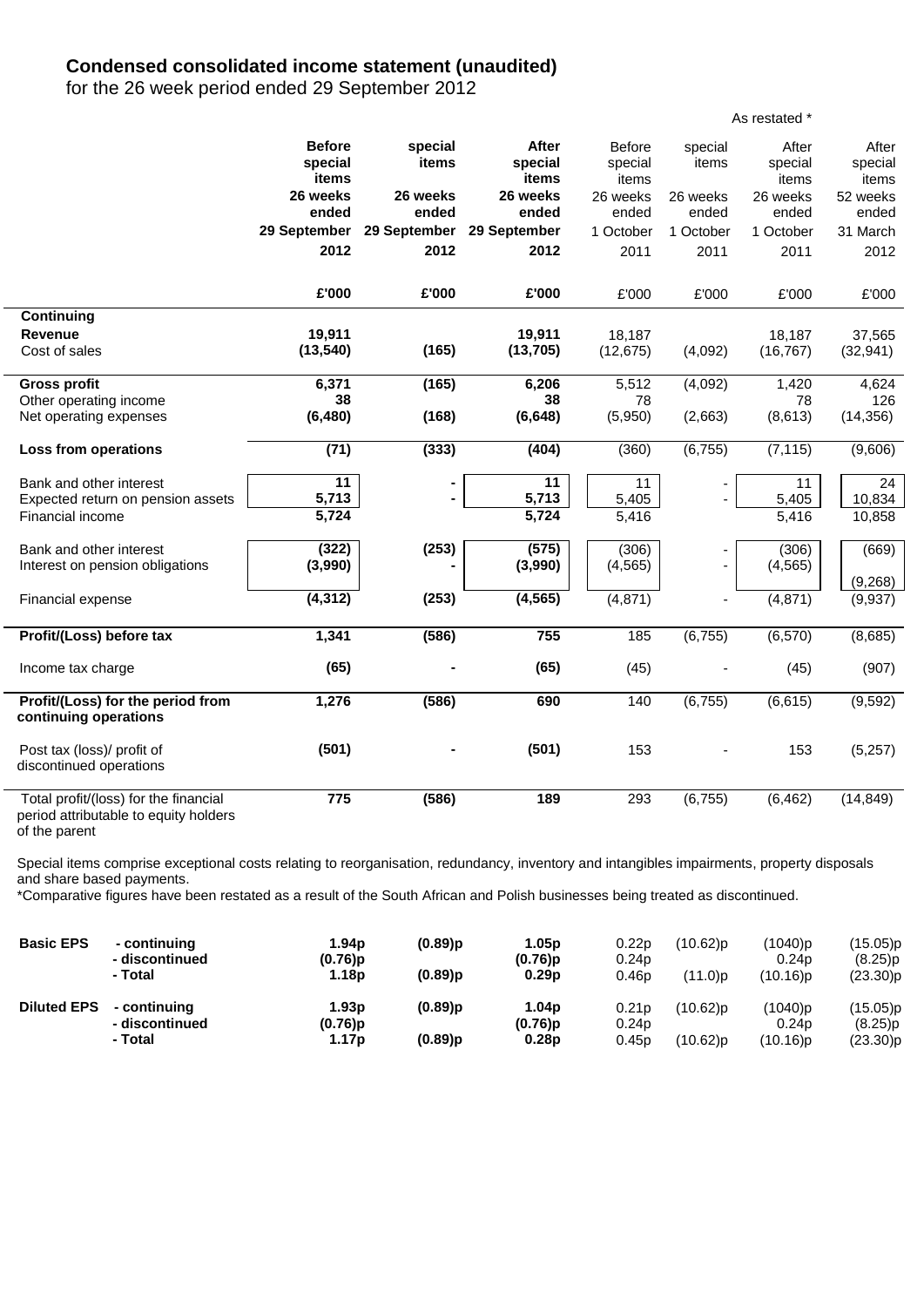# **Condensed consolidated statement of comprehensive income and expense (unaudited)** for the 26 week period ended 29 September 2012

|                                                                           | 26 weeks     | 26 weeks  | 52 weeks  |
|---------------------------------------------------------------------------|--------------|-----------|-----------|
|                                                                           | To           | To        | To        |
|                                                                           | 29 September | 1 October | 31 March  |
|                                                                           | 2012         | 2011      | 2012      |
|                                                                           | £000         | £000      | £000      |
| Profit/(Loss) for the period                                              | 189          | (6, 462)  | (14, 849) |
| Other comprehensive (expense)/income:                                     |              |           |           |
| Foreign exchange translation differences                                  |              |           | (95)      |
| Net actuarial loss on employee benefit schemes                            | (7,500)      | (760)     | (1,785)   |
| Recognition of pension surplus                                            | 12,940       |           |           |
| Impact of transfer to assets held for sale                                |              |           | 349       |
| Deferred taxation                                                         | (2, 499)     |           | 386       |
| Other comprehensive income/(expense) for the period,<br>net of income tax | 2,941        | (760)     | (1, 145)  |
| Total comprehensive income/(expense) for the period                       | 3,130        | (7, 222)  | (15,994)  |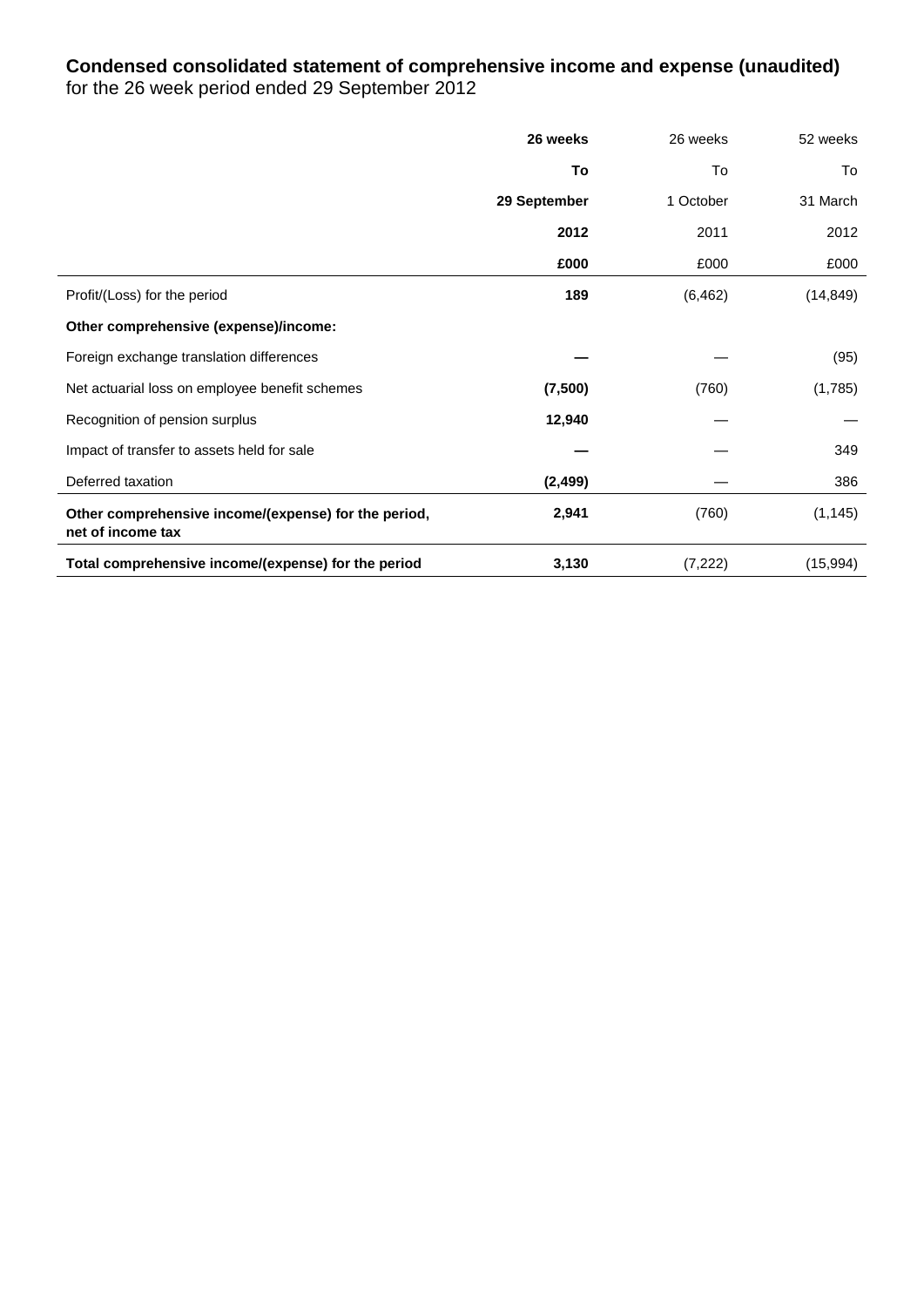# **Condensed Consolidated statement of financial position (unaudited)**

As at 29 September 2012

|                                | As at        | As at     | As at     |
|--------------------------------|--------------|-----------|-----------|
|                                | 29 September | 1 October | 31 March  |
|                                | 2012         | 2011      | 2012      |
|                                | £000         | £000      | £000      |
| <b>Non-current assets</b>      |              |           |           |
| Property, plant and equipment  | 4,363        | 10,379    | 5,085     |
| Intangible assets              | 1,018        | 868       | 852       |
| Employee benefits              | 7,140        |           |           |
| Deferred tax assets            | 1,473        | 2,594     | 1,473     |
|                                | 13,994       | 13,841    | 7,410     |
| <b>Current assets</b>          |              |           |           |
| Inventories                    | 10,967       | 15,873    | 10,811    |
| Trade and other receivables    | 6,190        | 8,088     | 6,528     |
| Assets held for sale           | 2,103        |           | 9,093     |
| Cash and cash equivalents      | 892          | 859       | 409       |
|                                | 20,153       | 24,820    | 26,841    |
| <b>Total assets</b>            | 34,147       | 38,661    | 34,251    |
| <b>Non-current liabilities</b> |              |           |           |
| Employee benefits              | (2, 139)     | (1,960)   | (2,012)   |
| Loans and other borrowings     | (5, 912)     | (6, 184)  | (5,824)   |
| Deferred tax liability         | (3,864)      | (1,806)   | (1, 365)  |
|                                | (11, 915)    | (9,950)   | (9,201)   |
| <b>Current liabilities</b>     |              |           |           |
| Trade and other payables       | (7, 574)     | (11, 485) | (9,556)   |
| Income tax payable             | (197)        | (157)     | (199)     |
| Provisions                     | (1, 149)     | (96)      | (1,241)   |
| Loans and other borrowings     | (1,867)      | (1,750)   | (2, 579)  |
| Liabilities held for sale      |              |           | (4, 488)  |
|                                | (10, 787)    | (13, 488) | (18,063)  |
| <b>Total liabilities</b>       | (22, 702)    | (23, 438) | (27, 264) |
| <b>Net assets</b>              | 11,445       | 15,223    | 6,987     |
| Shareholders' equity           |              |           |           |
| Called-up share capital        | 14,580       | 14,375    | 14,375    |
| Share premium account          | 16,861       | 15,646    | 15,645    |
| Revaluation reserve            | 1,077        | 1,404     | 1,080     |
| Capital redemption reserve     | 2,500        | 2,500     | 2,500     |
| Equity reserve                 | 170          | 14        | 167       |
| <b>Translation reserve</b>     | 1,342        | 869       | 1,487     |
| Retained earnings              | (25, 085)    | (19, 585) | (28, 267) |
| <b>Total equity</b>            | 11,445       | 15,223    | 6,987     |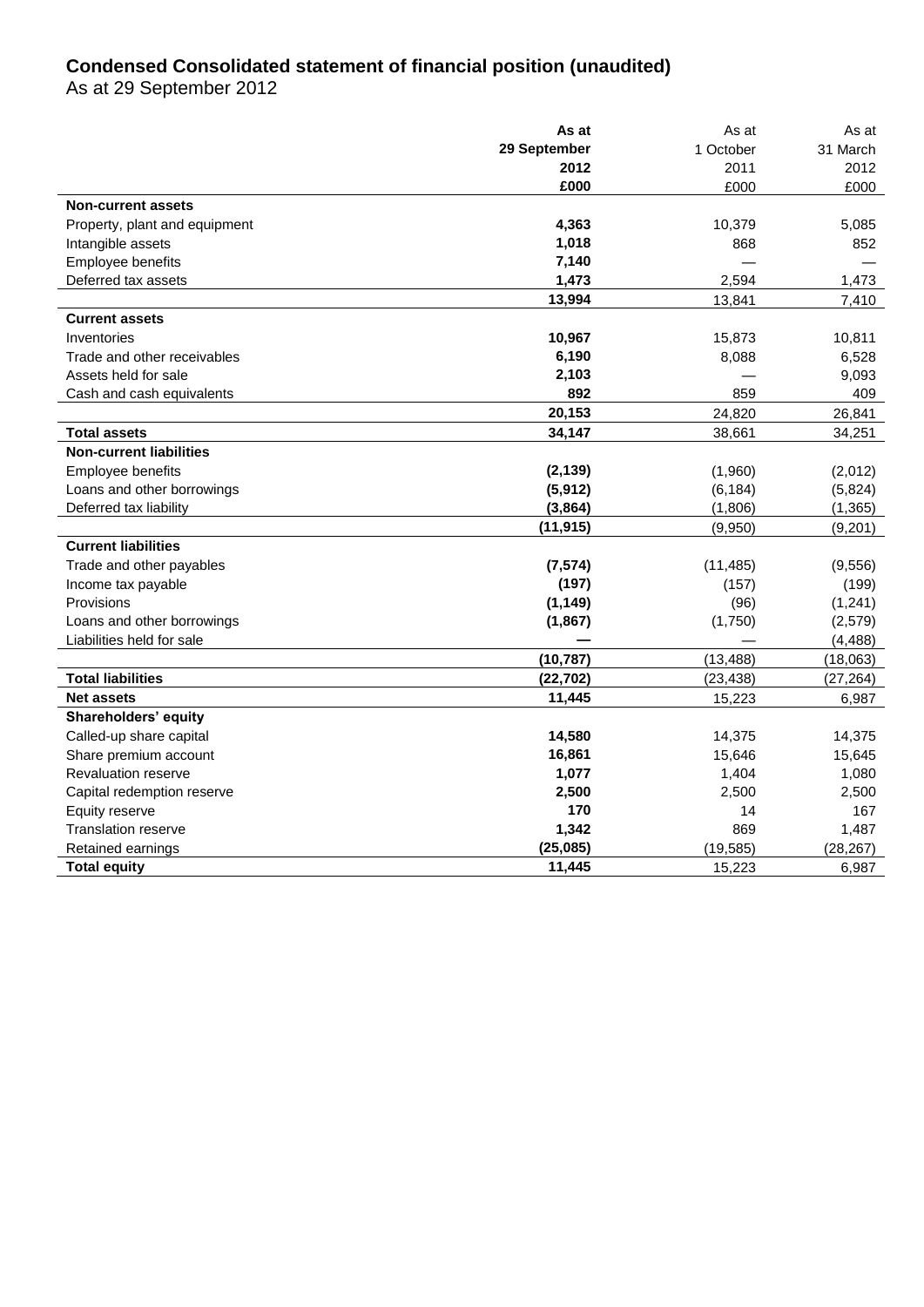# **Condensed Consolidated statement of changes in equity (unaudited)**

As at 29 September 2012

|                                                  | called up | share           |                        | capital |             |         |           |          |
|--------------------------------------------------|-----------|-----------------|------------------------|---------|-------------|---------|-----------|----------|
|                                                  |           | share premium   | Revaluation redemption |         | Translation | Equity  | Retained  |          |
|                                                  |           | capital account | reserve                | reserve | reserve     | reserve | earnings  | Total    |
|                                                  | £000      | £000            | £000                   | £000    | £000        | £000    | £000      | £000     |
| <b>At 2 April 2011</b>                           |           | 14,315 13,899   | 1,475                  | 2,500   | 1,697       | 160     | (12, 363) | 21,683   |
| Loss for the period                              |           |                 |                        |         |             |         | (6, 462)  | (6, 462) |
| Other comprehensive income:                      |           |                 |                        |         |             |         |           |          |
| Foreign currency translation                     |           |                 | (70)                   |         | (829)       |         |           | (899)    |
| Net actuarial losses on employee benefit schemes |           |                 |                        |         |             |         | 80        | 80       |
| Impact of changes to defined benefit asset limit |           |                 |                        |         |             |         | (840)     | (840)    |
| Deferred tax                                     |           |                 |                        |         |             |         |           |          |
| Total comprehensive income                       |           |                 | (70)                   |         | (829)       |         | (7, 222)  | (8, 121) |
| Transactions with owners:                        |           |                 |                        |         |             |         |           |          |
| Share capital subscribed for                     | 60        | 1,746           |                        |         |             |         |           | 1,806    |
| Shareholder loan issue with convertible warrants |           |                 |                        |         |             | 4       |           | 4        |
| Non-controlling interest reversal                |           |                 |                        |         |             |         |           |          |
| Credit for share-based payments                  |           |                 |                        |         |             |         |           |          |
| Total transactions with owners                   | 60        | 1,746           |                        |         |             |         |           | 1,810    |
| At 1 October 2011                                |           | 14,375 15,645   | 1,405                  | 2,500   | 868         | 164     | (19, 585) | 15,372   |
| Loss for the period                              |           |                 |                        |         |             |         | (8, 387)  | (8, 387) |
| Other comprehensive income:                      |           |                 |                        |         |             |         |           |          |
| Foreign currency translation                     |           |                 | 24                     |         | 619         |         | (95)      | 548      |
| Net actuarial losses on employee benefit schemes |           |                 |                        |         |             |         | 6,945     | 6,945    |
| Impact of write down of assets held for sale     |           |                 | (349)                  |         |             |         | 349       |          |
| Impact of changes to defined benefit asset limit |           |                 |                        |         |             |         | (7, 970)  | (7, 970) |
| Deferred tax                                     |           |                 |                        |         |             |         | 386       | 386      |
| Total comprehensive income                       |           |                 | (325)                  |         | 619         |         | (8, 772)  | (8, 478) |
| Transactions with owners:                        |           |                 |                        |         |             |         |           |          |
| Share capital subscribed for                     |           |                 |                        |         |             |         |           |          |
| Shareholder loan issue with convertible warrants |           |                 |                        |         |             | 3       |           | 3        |
| Non-controlling interest reversal                |           |                 |                        |         |             |         |           |          |
| Credit for share-based payments                  |           |                 |                        |         |             |         | 90        | 90       |
| Total transactions with owners                   |           |                 |                        |         |             | 3       | 90        | 93       |
| At 31 March 2012                                 |           | 14,375 15,645   | 1,080                  | 2,500   | 1,487       | 167     | (28, 267) | 6,987    |
| Profit for the period                            |           |                 |                        |         |             |         | 189       | 189      |
| Other comprehensive income:                      |           |                 |                        |         |             |         |           |          |
| Foreign currency translation                     |           |                 | (3)                    |         | (145)       |         |           | (148)    |
| Net actuarial losses on employee benefit schemes |           |                 |                        |         |             |         | (6, 150)  | (6, 150) |
| Impact of changes in actuarial assumptions       |           |                 |                        |         |             |         | (1, 350)  | (1, 350) |
| Recognition of pension surplus                   |           |                 |                        |         |             |         | 12,940    | 12,940   |
| Deferred tax                                     |           |                 |                        |         |             |         | (2, 499)  | (2, 499) |
| Total comprehensive income                       |           |                 | (3)                    |         | (145)       |         | 3,130     | 2,982    |
| Transactions with owners:                        |           |                 |                        |         |             |         |           |          |
|                                                  |           |                 |                        |         |             |         |           |          |
| Share capital subscribed for                     | 205       | 1,216           |                        |         |             |         |           | 1,421    |
| Shareholder loan issue with convertible warrants |           |                 |                        |         |             | 3       |           | 3        |
| Credit for share-based payments                  |           |                 |                        |         |             |         | 52        | 52       |
| Total transactions with owners                   | 205       | 1,216           |                        |         |             | 3       | 52        | 1,476    |
| At 29 September 2012                             |           | 14,580 16,861   | 1,077                  | 2,500   | 1,342       | 170     | (25,085)  | 11,445   |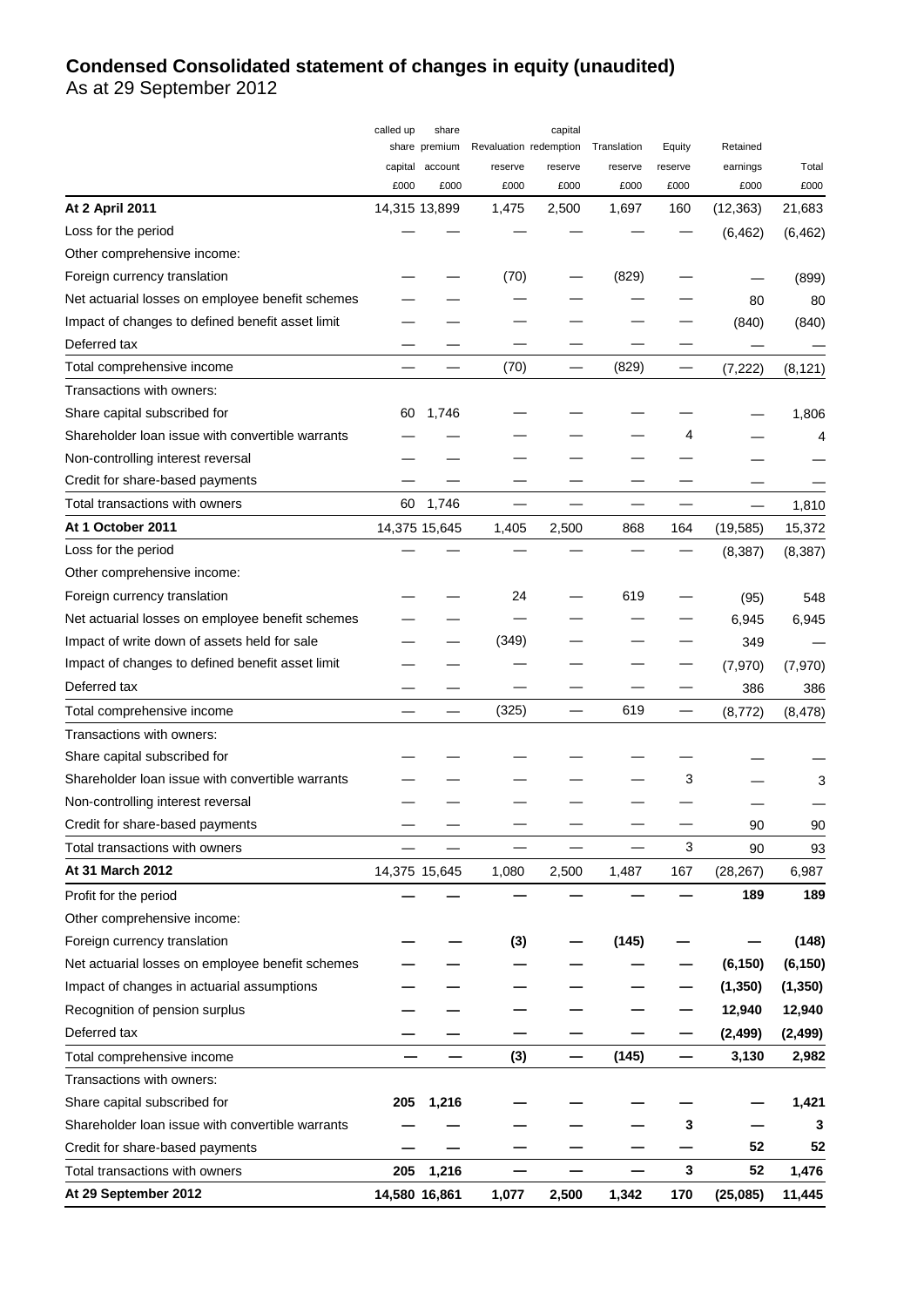## **Condensed consolidated cash flow statement (unaudited)**

for the 26 week period ended 29 September 2012

|                                                           | 26 weeks     | 26 weeks  | 52 weeks  |
|-----------------------------------------------------------|--------------|-----------|-----------|
|                                                           | То           | To        | To        |
|                                                           | 29 September | 1 October | 31 March  |
|                                                           | 2012         | 2011      | 2012      |
|                                                           | £000         | £000      | £000      |
| Cash flows from operating activities                      |              |           |           |
| Profit/(loss) for the period                              | 189          | (6, 462)  | (14, 849) |
| <b>Adjustments for:</b>                                   |              |           |           |
| Amortisation of development expenditure                   | 49           | 109       | 116       |
| Depreciation                                              | 318          | 478       | 1,033     |
| Impairment of goodwill                                    |              |           | 931       |
| Impairment of tangible fixed assets                       |              |           | 1,158     |
| Special items                                             |              | 5,888     | (2,570)   |
| Net financial (expense)/income                            | (1, 412)     | (529)     | (921)     |
| Net pension credit                                        |              |           | (1,224)   |
| Equity share option expense                               | 52           |           | 90        |
| Income tax expense/ (income)                              | 65           | 45        | 907       |
| Operating cash flow before changes in working capital and | (739)        | (471)     | (12, 759) |
| provisions                                                |              |           |           |
| Decrease/(increase) in trade and other receivables        | 307          | 268       | (1, 240)  |
| (Increase)/ decrease in inventories                       | (210)        | (693)     | 5,896     |
| (Decrease)/increase in trade and other payables           | (1,903)      | (2,008)   | 3,358     |
| Increase/(decrease) in employee benefits                  |              |           | 1,767     |
| Cash (used in)/generated from operations                  | (2, 545)     | (2,904)   | (2,978)   |
| Interest paid                                             | (323)        | (322)     | (757)     |
| Income tax (paid)                                         | (66)         | 32        | (132)     |
| Net cash flows from operating activities                  | (2,934)      | (3, 194)  | (3,867)   |
| Cash flows from investing activities                      |              |           |           |
| Interest received                                         | 4            | 11        | 68        |
| Proceeds from sale of property, plant and equipment       |              |           | 380       |
| Net proceeds from sale of assets held for sale            | 1,179        |           |           |
| Net proceeds from sale of subsidiary                      | 1,810        |           |           |
| Purchase of property, plant and equipment                 | (54)         | (454)     | (963)     |
| Development expenditure capitalized                       | (216)        | (319)     | (549)     |
| Net cash from investing activities                        | 2,723        | (762)     | (1,064)   |
| Cash flows from financing activities                      |              |           |           |
| Proceeds from issue of ordinary shares                    | 1,414        | 1,807     | 1,806     |
| Net proceeds from external borrowings                     | (191)        | 4,745     | 4,986     |
| Net cash flows from financing activities                  | 1,223        | 6,552     | 6,792     |
| Net increase/(decrease) in cash and cash equivalents      | 1,012        | 2,596     | 1,861     |
| Cash and cash equivalents at the beginning of the period  | (117)        | (1,905)   | (1,905)   |
| Effect of exchange rate fluctuations on cash held         | (3)          | (92)      | (73)      |
| Cash and cash equivalents at the end of the period        | 892          | 599       | (117)     |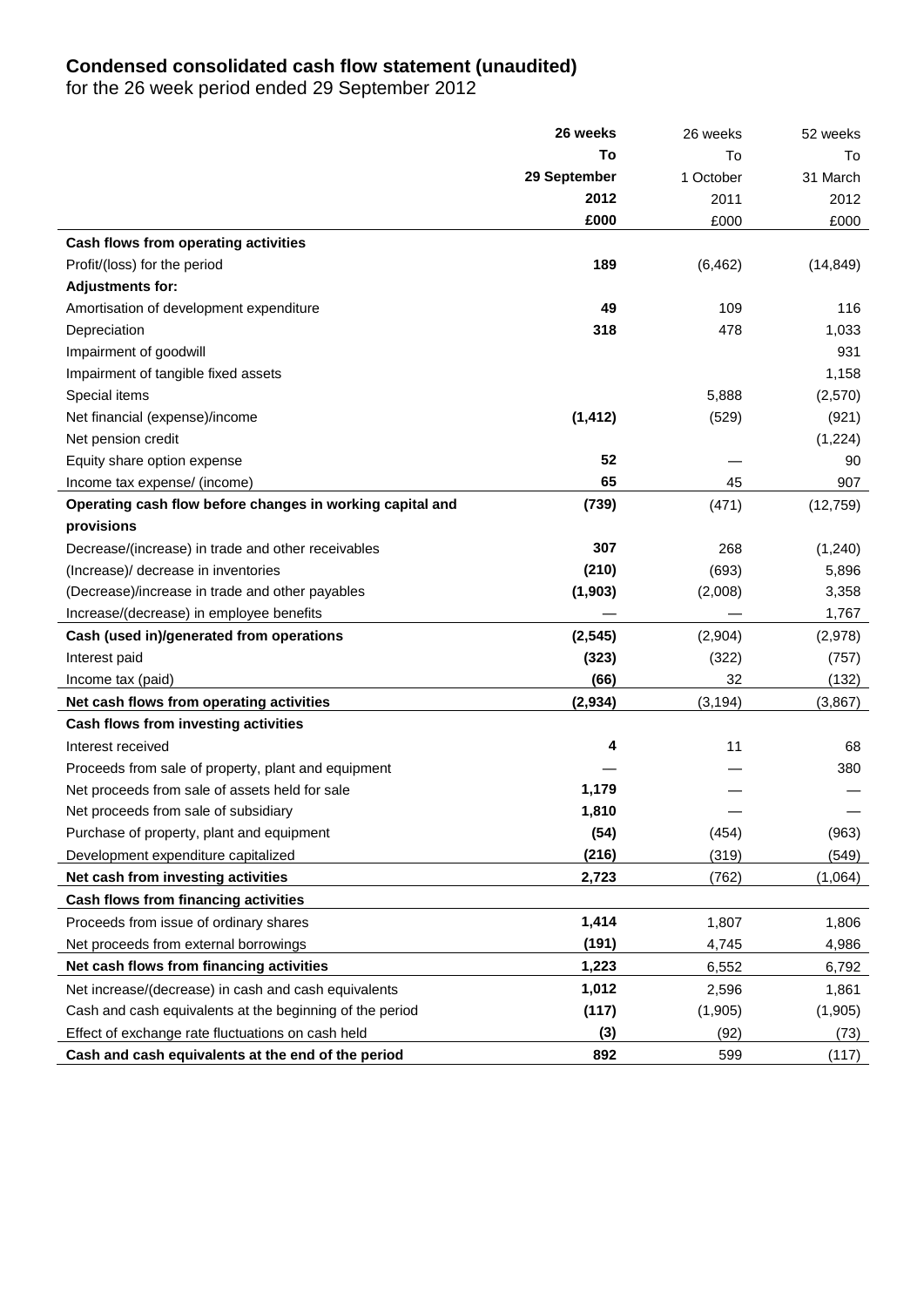### **1. Basis of preparation**

The 600 Group PLC (the "Company") is a public limited company incorporated and domiciled in England and Wales. The Company's ordinary shares are traded on the AIM Market of the London Stock Exchange. The Consolidated Interim Financial Statements of the Company for the 26 week period ended 29 September 2012 comprise the Company and its subsidiaries (together referred to as the "Group").

This half yearly financial report is the condensed consolidated financial information of the Group for the 26 week period ended 29 September 2012. The Condensed Consolidated Half-yearly Financial Statements do not constitute statutory financial statements and do not include all the information and disclosures required for full annual financial statements. The Condensed Consolidated Half-yearly Financial Statements were approved by the Board on 14 November 2012.

The comparative figures for the financial year ended 31 March 2012 are not the Group's statutory accounts for that financial year. Those accounts have been reported on by the Group's auditors and delivered to the Registrar of Companies. The report of the auditors was (i) unqualified; (ii) did not include a reference to any matters to which the auditors drew attention by way of emphasis without qualifying their report, and (iii) did not contain a statement under Section 498 (2) or (3) of the Companies Act 2006.

The half yearly results for the current and comparative period are neither audited nor reviewed by the Company's auditors.

As noted in the Basis of preparation accounting policy in the Group's Financial Statements for 31 March 2012 the Group agreed amendments to its UK banking arrangements and undertook a placing of shares with institutions on 5 September 2012.

The Group's forecasts and projections, taking account of reasonably possible changes in trading performance, show that the Group should be able to operate within the level of these revised facilities. This includes consideration of working capital requirements and the impact of funding further reorganisation costs and the possible delay in the divestment of further property assets. Additional property asset disposals have been factored into future banking covenants and the disposal of these properties and allocation of the proceeds will require the agreement of all debenture holders including Haddeo and the Pension Trustees.

The overseas bank overdrafts in place around the Group are all due for renewal within the next 6 months. The Group has held discussions with its overseas bankers about its future borrowing needs and no matters have been drawn to its attention to suggest that renewals may not be forthcoming on acceptable terms. The Group also considers that alternative sources of finance would be available should the need arise.

After making enquiries, the Directors have a reasonable expectation that the Company and the Group have adequate resources to continue in operational existence for the foreseeable future. Accordingly, they have continued to adopt the going concern basis in the preparation of this half yearly financial report.

### **2. Significant accounting policies**

The Condensed Consolidated Financial Statements in this half yearly financial report for the 26 week period ended 29 September 2012 have been prepared using accounting policies and methods of computation consistent with those set out in The 600 Group PLC's Annual Report and Financial Statements for the 52 week period ended 31 March 2012.

In preparing the condensed financial statements, management is required to make accounting assumptions and estimates. The assumptions and estimation methods were consistent with those applied to the Annual Report and Financial Statements for the 52 week period ended 31 March 2012.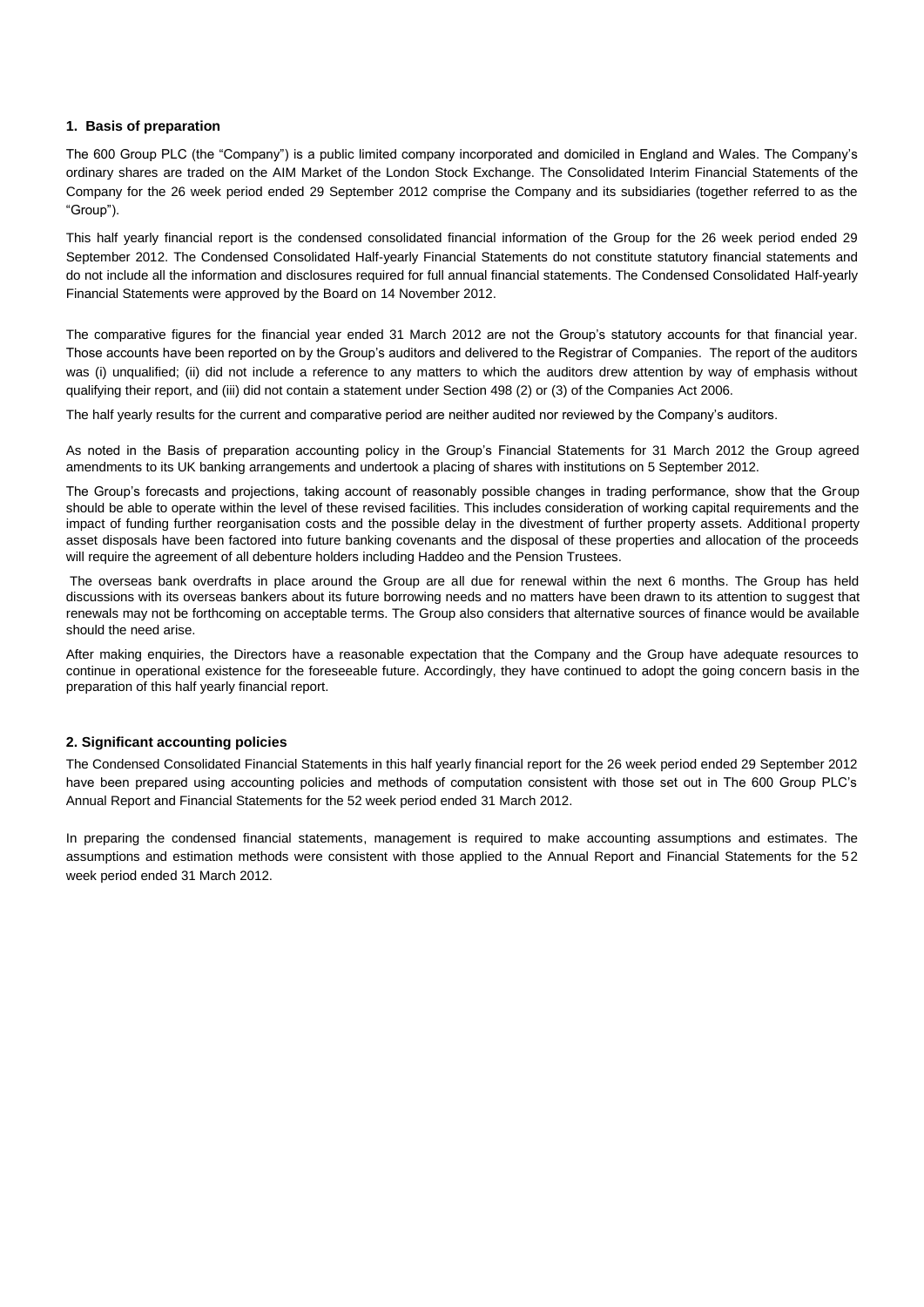### **3. Segment analysis**

IFRS 8 – "Operating Segments" requires operating segments to be identified on the basis of internal reporting about components of the Group that are regularly reviewed by the chief operating decision maker to allocate resources to the segments and to assess their performance. The chief operating decision maker has been identified as the Executive Directors. The Executive Directors review the Group's internal reporting in order to assess performance and allocate resources.

Following the restructuring undertaken the two business streams of Machine Tools and Precision Engineered Components have been aggregated as they are operationally managed and report internally to the Executive Directors as a single Division. The Group's significant manufacturing facility in Poland which was sold in September 2012 has been classified as a discontinued activity as has the South African business sold in July 2012 which consisted of the Mechanical Handling and Waste activity The Executive Directors consider there to be two continuing operating segments being Machine Tools and Precision Engineered Components and Laser Marking. The sale of parts and service of lasers in the USA in connection with the Laser Marking business had previously been reported within the USA operations of the Machine Tools and Precision Components business but are now included within the Laser Marking figures. The comparative figures have been adjusted to reflect this change.

The executive directors assess the performance of the operating segments based on a measure of operating profit/(loss). This measurement basis excludes the effects of Special Items from the operating segments. Head Office and unallocated represent central functions and costs and include the effects of the Group Final Salary Scheme in the UK.

The following is an analysis of the Group's revenue and results by reportable segment:

|                                                                       |                                                                                         | Continuing              |                                        |           |                         |           |
|-----------------------------------------------------------------------|-----------------------------------------------------------------------------------------|-------------------------|----------------------------------------|-----------|-------------------------|-----------|
| 26 Weeks ended 29 September 2012                                      | <b>Machine</b><br><b>Tools</b><br>& Precision<br><b>Engineered</b><br><b>Components</b> | Laser<br><b>Marking</b> | <b>Head Office</b><br>&<br>unallocated | Total     | continuing Discontinued | Total     |
| Segmental analysis of revenue                                         | £000                                                                                    | £000                    | £000                                   | £000      | £000                    | £000      |
| Revenue from external customers                                       | 16,199                                                                                  | 3,712                   |                                        | 19,911    | 3,658                   | 23,569    |
| Inter-segment revenue                                                 |                                                                                         | 78                      |                                        | 78        | 323                     | 401       |
| Total segment revenue                                                 | 16,199                                                                                  | 3,790                   |                                        | 19,989    | 3,981                   | 23,970    |
| Less: inter-segment revenue                                           |                                                                                         | (78)                    |                                        | (78)      | (323)                   | (401)     |
| <b>Total revenue</b>                                                  | 16,199                                                                                  | 3,712                   |                                        | 19,911    | 3,658                   | 23,569    |
| Segmental analysis of operating<br>Profit/(loss) before Special Items | 409                                                                                     | 155                     | (635)                                  | (71)      | (476)                   | (547)     |
| <b>Special Items</b>                                                  |                                                                                         |                         |                                        | (333)     |                         | (333)     |
| <b>Group Loss from operations</b>                                     |                                                                                         |                         |                                        | (404)     | (476)                   | (880)     |
| Other segmental information:                                          |                                                                                         |                         |                                        |           |                         |           |
| Reportable segment assets                                             | 23,004                                                                                  | 4,926                   | 6,217                                  | 34,147    |                         | 34,147    |
| Reportable segment liabilities                                        | (13, 363)                                                                               | (1,793)                 | (7, 547)                               | (22, 702) |                         | (22, 702) |
| Fixed asset additions                                                 | 54                                                                                      | 216                     |                                        | 270       |                         | 270       |
| Depreciation and amortisation                                         | 296                                                                                     | 57                      | 14                                     | 367       |                         | 367       |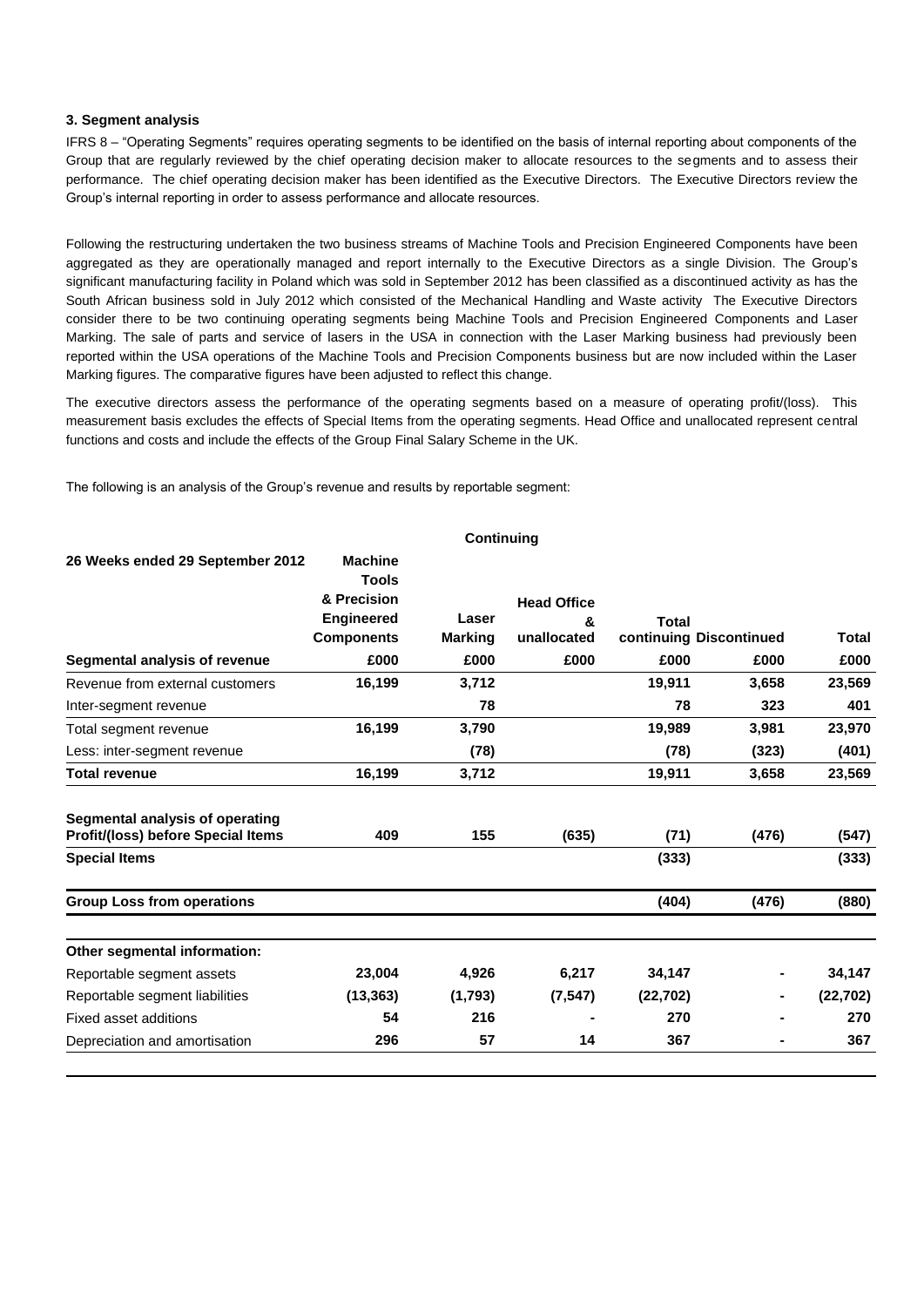|                                                                       |                                                             | Continuing       |                                     |          |                         |           |
|-----------------------------------------------------------------------|-------------------------------------------------------------|------------------|-------------------------------------|----------|-------------------------|-----------|
| 26 Weeks ended 1 October 2011                                         | Machine<br>Tools<br>& Precision<br>Engineered<br>Components | Laser<br>Marking | <b>Head Office</b><br>& unallocated | Total    | continuing Discontinued | Total     |
|                                                                       | £000                                                        | £000             | £000                                | £000     | £000                    | £000      |
| Segmental analysis of revenue                                         |                                                             |                  |                                     |          |                         |           |
| Revenue from external customers                                       | 14,131                                                      | 4,056            |                                     | 18,187   | 6,520                   | 24,707    |
| Inter-segment revenue                                                 |                                                             | 124              |                                     | 124      | 966                     | 1,090     |
| Total segment revenue                                                 | 14,131                                                      | 4,180            |                                     | 18,311   | 7,486                   | 25,797    |
| Less: inter-segment revenue                                           |                                                             | (124)            |                                     | (124)    | (966)                   | (1,090)   |
| Total revenue                                                         | 14,131                                                      | 4,056            |                                     | 18,187   | 6,520                   | 24,707    |
| Segmental analysis of operating<br>Profit/(loss) before Special Items | (125)                                                       | 483              | (718)                               | (360)    | 360                     |           |
| Special Items                                                         | (3,789)                                                     | (1, 267)         | (1,699)                             | (6, 755) | (191)                   | (6,946)   |
| Group Loss from operations                                            | (3,914)                                                     | (784)            | (2, 417)                            | (7, 115) | 169                     | (6,946)   |
| Other segmental information:                                          |                                                             |                  |                                     |          |                         |           |
| Reportable segment assets                                             | 18,205                                                      | 5,320            | 6,488                               | 30,013   | 8,648                   | 38,661    |
| Reportable segment liabilities                                        | (9, 189)                                                    | (1, 915)         | (7, 885)                            | (18,989) | (4, 449)                | (23, 438) |
| Fixed asset additions                                                 | 45                                                          | 160              | 1                                   | 206      | 248                     | 454       |
| Depreciation and amortisation                                         | 371                                                         | 117              | 15                                  | 503      | 84                      | 587       |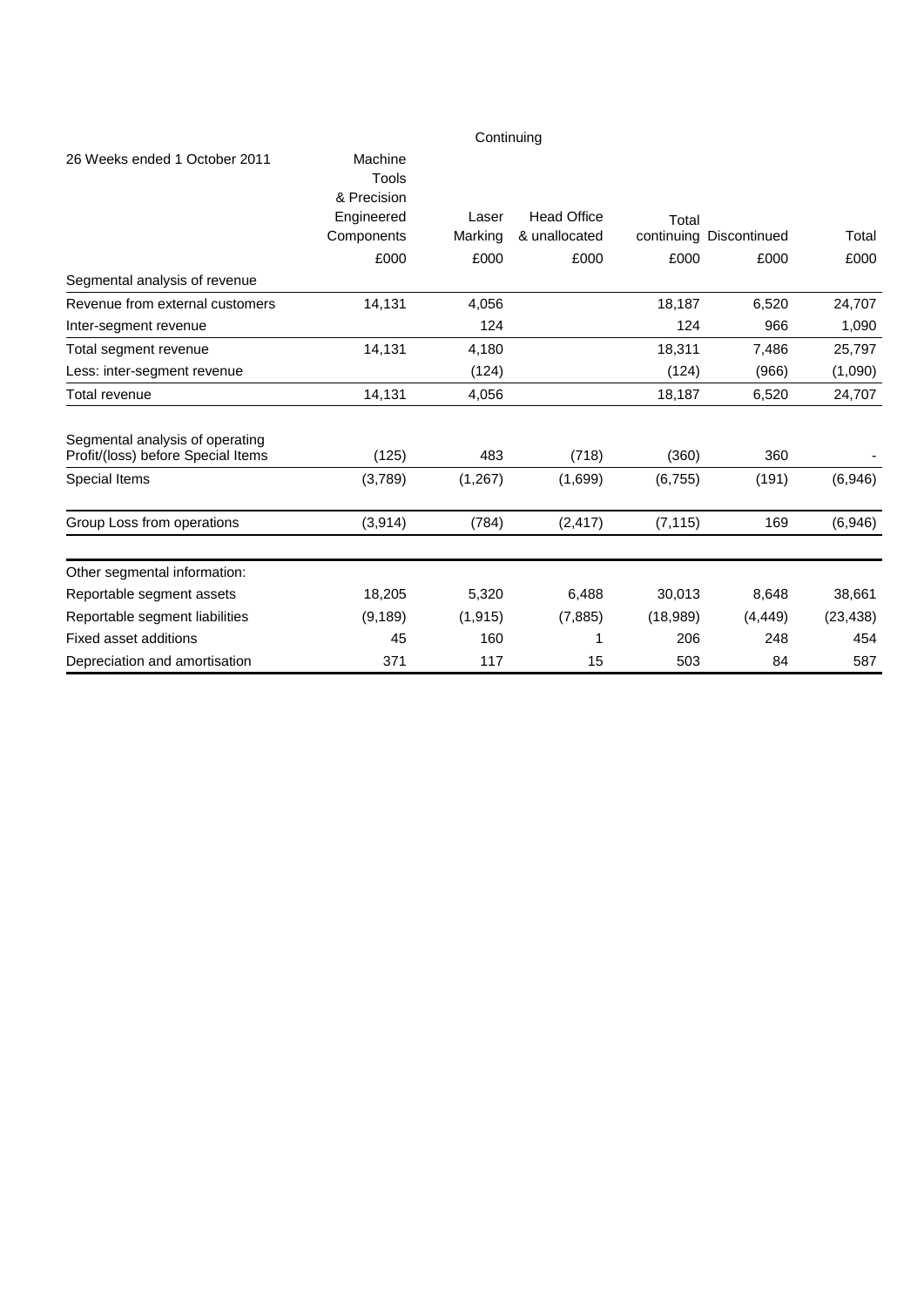# 3**. Segment analysis (continued)**

|                                                                       |                  | Continuing |                    |           |                           |           |
|-----------------------------------------------------------------------|------------------|------------|--------------------|-----------|---------------------------|-----------|
| 52-weeks ended 31 March 2012                                          | Machine<br>Tools |            |                    |           |                           |           |
|                                                                       | & Precision      |            |                    |           |                           |           |
|                                                                       | Engineered       | Laser      | <b>Head Office</b> |           |                           |           |
|                                                                       | Components       | Marking    | & unallocated      |           | <b>Total Discontinued</b> | Total     |
| Segmental analysis of revenue                                         | £000             | £000       | £000               | £000      | £000                      | £000      |
| Revenue from external customers                                       | 30,345           | 7,220      |                    | 37,565    | 15,600                    | 53,165    |
| Inter-segment revenue                                                 |                  | 200        |                    | 200       | 1,903                     | 2,103     |
| Total segment revenue                                                 | 30,345           | 7,420      |                    | 37,765    | 17,503                    | 55,268    |
| Less: inter-segment revenue                                           |                  | (200)      |                    | (200)     | (1,903)                   | (2, 103)  |
| Total revenue per statutory accounts                                  | 30,345           | 7,220      |                    | 37,565    | 15,600                    | 53,165    |
| Segmental analysis of operating Profit/(loss)<br>before special Items | 1,213            | 571        | (1, 559)           | 225       | (1,097)                   | (872)     |
| Special Items                                                         | (6, 435)         | (1, 372)   | (2,024)            | (9,831)   | (3,048)                   | (12, 879) |
| Group (Loss)/profit from operations                                   | (5, 222)         | (801)      | (3, 583)           | (9,606)   | (4, 145)                  | (13, 751) |
| Other segmental information:                                          |                  |            |                    |           |                           |           |
| Reportable segment assets                                             | 21,034           | 4,056      | 1,385              | 26,475    | 7,776                     | 34,251    |
| Reportable segment liabilities                                        | (15, 441)        | (3,977)    | (1,903)            | (21, 321) | (5,943)                   | (27, 264) |
| Non-current assets                                                    | 3,063            | 2,310      | 2,037              | 7,410     |                           | 7,410     |
| <b>Fixed asset additions</b>                                          | 229              | 151        | 1                  | 381       | 582                       | 963       |
| Depreciation and amortisation                                         | 613              | 225        | 28                 | 866       | 283                       | 1,149     |
| Impairment of fixed assets                                            |                  |            |                    |           | 1,158                     | 1,158     |
| Impairment of development costs                                       |                  | 931        |                    | 931       |                           | 931       |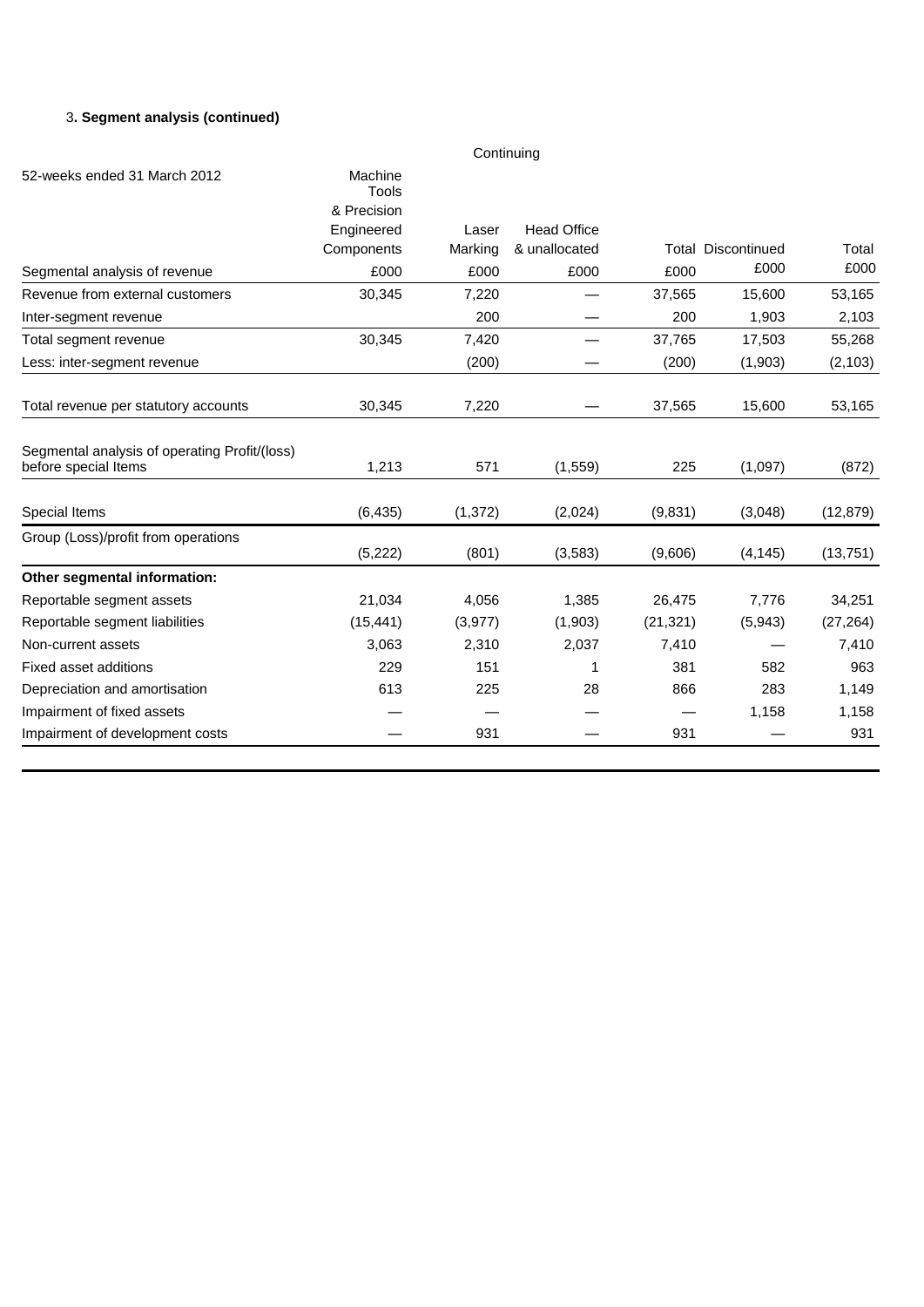### **4. Discontinued operations**

600SA the Group's South African business was sold on 16 July 2012 to Eqstra Holdings Limited for a total consideration of ZAR (South African Rand) 24.3m which resulted in net proceeds after costs received in the UK of £1.81m. This represented the full activities of the Mechanical Handling and Waste business segment.

FMT the Group's Polish manufacturing business was sold for a nominal sum on 11 September 2012.

The results and loss on sale for both these activities are included in the post tax loss on discontinued activities in the Group's Condensed consolidated income statement.

The results of these discontinued operations are as follows:

|                                                           | 26 weeks ended 29 September |          |          | 26 weeks ended 1 October |        | 52 weeks ended 31 March |           |               |                      |
|-----------------------------------------------------------|-----------------------------|----------|----------|--------------------------|--------|-------------------------|-----------|---------------|----------------------|
|                                                           |                             |          | 2012     |                          |        | 2011                    |           |               | 2012                 |
|                                                           | £000                        | £000     | £000     | £000                     | £000   | £000                    | £000      | £000          | £000                 |
|                                                           | <b>South</b>                |          |          | South                    |        |                         | South     |               |                      |
|                                                           | Africa                      | Poland   | Total    | Africa                   | Poland | Total                   |           | Africa Poland | Total                |
| Results of the discontinued operations                    |                             |          |          |                          |        |                         |           |               |                      |
| Revenue                                                   | 3,042                       | 616      | 3,658    | 5,807                    | 713    | 6,520                   | 13,772    | 1,828         | 15.600               |
| Expenses                                                  | (3,003)                     | (1, 156) | (4, 159) | (5,942)                  | (425)  | (6, 367)                | (13, 437) |               | $(6,308)$ $(19,745)$ |
| Profit /(loss) before tax from discontinued<br>operations | 39                          | (540)    | (501)    | (135)                    | 288    | 153                     | 335       | (4, 480)      | (4, 145)             |
| Taxation                                                  |                             |          |          |                          |        |                         | 151       |               | 151                  |
| Profit/Loss from operating activities after tax           | 39                          | (540)    | (501)    | (135)                    | 288    | 153                     | 486       | (4, 480)      | (3,994)              |
| Loss from sale of discontinued activities                 |                             |          |          |                          |        | —                       | (1,263)   |               | (1,263)              |
| Profit/(Loss) for the period                              | 39                          | (540)    | (501)    | (135)                    | 288    | 153                     | (777)     | (4, 480)      | (5,257)              |

## **Disposal of subsidiary undertakings:**

|                             | <b>South Africa</b> | Poland   |
|-----------------------------|---------------------|----------|
|                             | £'000               | £'000    |
| <b>Fixed Assets</b>         | 981                 |          |
| Inventory                   | 2,732               | 1,198    |
| Trade and Other Receivables | 3,357               | 276      |
| Cash                        | (31)                | 5        |
| Trade and Other Payables    | (4, 101)            | (1, 479) |
| Provisions                  | (63)                |          |
| Impairment at the year-end  | (1,063)             |          |
| Net Assets at disposal      | 1,812               |          |
| Proceeds                    | 1,812               |          |
| Profit/(loss) on disposal   |                     |          |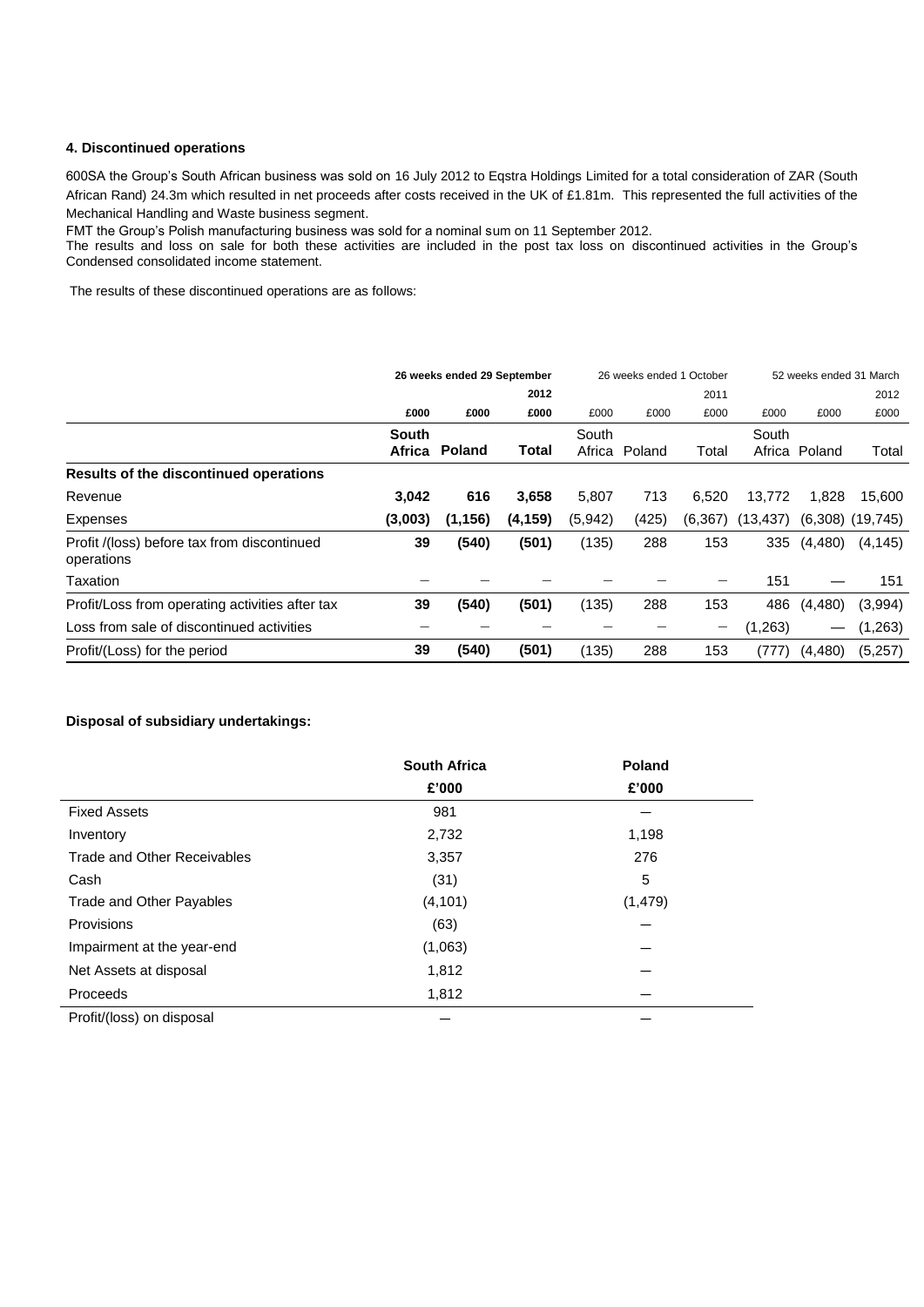## **5. SPECIAL ITEMS**

In order for users of the financial statements to better understand the underlying performance of the Group the Board have separately disclosed transactions which by virtue of their size or incidence, are considered to be one off in nature. In addition, they include the charge for share based payments.

Such items include gains and losses on the sale of properties and assets, impairments of assets re FMT closure, exceptional costs relating to reorganisation, redundancy and restructuring, legal disputes and inventory and intangibles impairments.

|                                        | 29 September | 1 October | 31 March |
|----------------------------------------|--------------|-----------|----------|
|                                        | 2012         | 2011      | 2012     |
|                                        | £000         | £000      | £000     |
| Cost of sales                          |              |           |          |
| Inventory impairments                  |              | 3,227     | 5,171    |
| Plant and equipment impairments        |              |           | 1,158    |
| Development expenditure impairments    |              | 692       | 931      |
| Redundancies                           | 165          | 173       | 252      |
| <b>Operating costs</b>                 |              |           |          |
| Redundancies                           | 100          | 242       | 1,159    |
| Reorganisation and restructuring costs | 170          | 2,341     | 3,667    |
| Profit on sale of freehold property    | (155)        |           |          |
| Share-based payments                   | 53           | 80        | 90       |
| <b>Financial expense</b>               |              |           |          |
| Refinancing                            | 253          |           | 451      |
| <b>Restructuring costs</b>             | 586          | 6,755     | 12,879   |

### Period to 29 September 2012

Redundancies and reorganisation and restructuring costs relate to UK staff and production capacity.

Refinancing costs relate to the costs of the re-financing undertaken in September 2012.

Prior periods

Reorganisation and restructuring costs relate to legal disputes and costs incurred both in the UK and Poland with regard to the move of the machine tools manufacturing to Poland. As a result of these manufacturing transfers and trading losses in Poland, inventory levels were reviewed for obsolescence and age and impairments were made to inventories and plant and machinery. Subsequent to the year end the decision was taken to cease manufacturing in Poland and the business was sold in September 2012.

Within the laser marking business there has been a sales trend towards the most recent technological ranges with the result that the carrying value of the development expenditure and related stock of older generation products has been impaired.

Redundancies relate to the reduction in UK production capacity on the transfer of machine tool manufacturing to Poland and the termination costs related to Head Office and Board changes.

Refinancing costs relate to the costs of the share placing in the early part of the year and the re-banking completed in August 2011

#### **6. FINANCIAL INCOME AND EXPENSE**

|                                                          | 29 September<br>2012 | 1 October<br>2011<br>£000 | 31 March |
|----------------------------------------------------------|----------------------|---------------------------|----------|
|                                                          |                      |                           | 2012     |
|                                                          | £000                 |                           | £000     |
| Interest income                                          | 4                    | 11                        | 24       |
| Expected return on defined benefit pension scheme assets | 5,720                | 5,405                     | 10,834   |
| <b>Financial income</b>                                  | 5,724                | 5,416                     | 10,858   |
| Bank overdraft and loan interest                         | (202)                | (179)                     | (385)    |
| Shareholder Ioan interest                                | (100)                | (100)                     | (200)    |
| Other Ioan interest                                      |                      |                           | (23)     |
| Finance charges on finance leases                        | (20)                 | (27)                      | (61)     |
| Interest on defined benefit pension scheme obligations   | (3,990)              | (4, 565)                  | (9,268)  |
| Financial expense                                        | (4, 312)             | (4,871)                   | (9,937)  |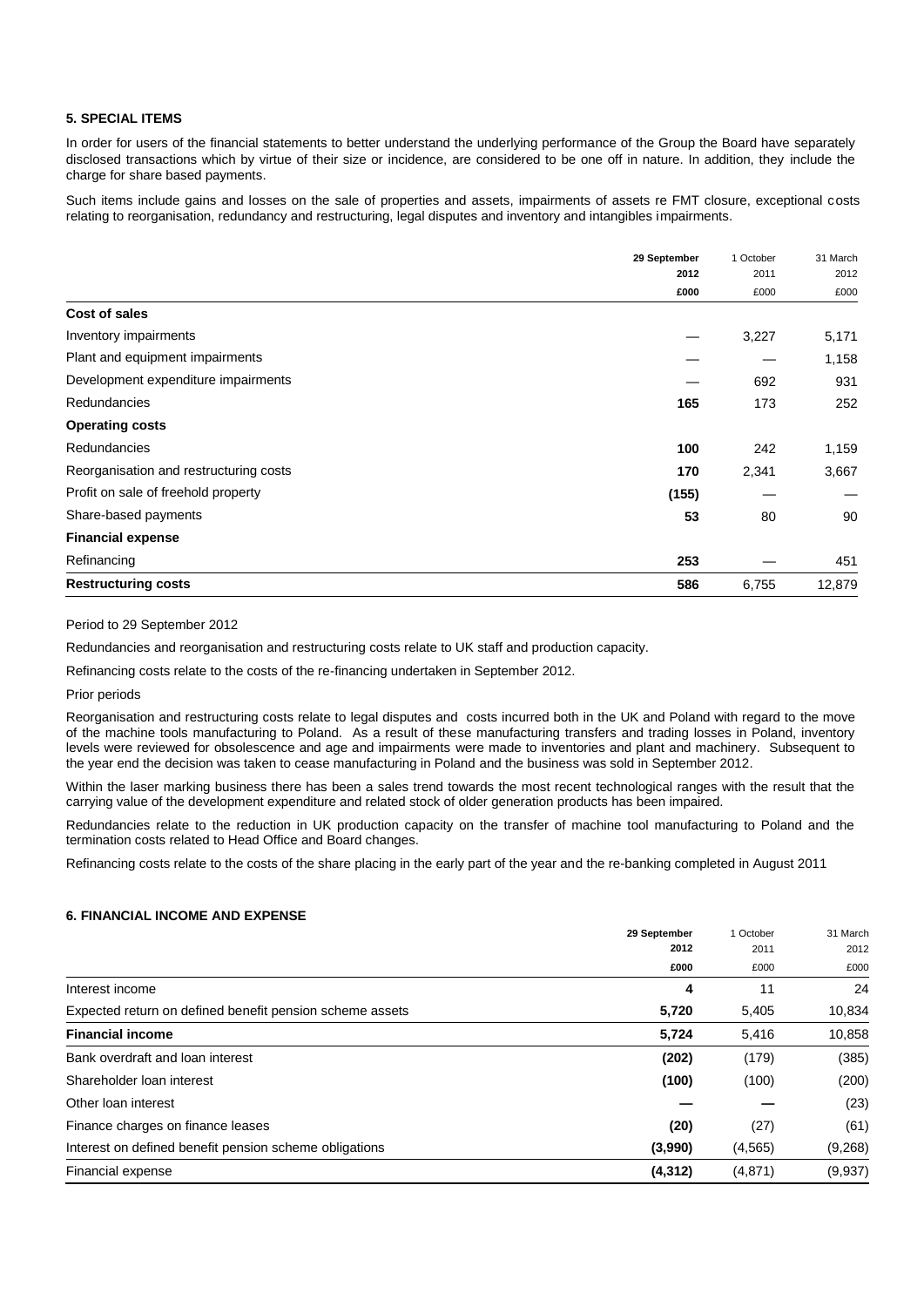## **7. TAXATION**

|                                           | 29 September | 1 October<br>2011 | 31 March<br>2012 |
|-------------------------------------------|--------------|-------------------|------------------|
|                                           | 2012         |                   |                  |
|                                           | £000         | £000              | £000             |
| Current tax:                              |              |                   |                  |
| Corporation tax at 26% (2011: 28%):       |              |                   |                  |
| - current period relating to prior period |              |                   |                  |
| Overseas taxation:                        |              |                   |                  |
| - current period                          | (57)         | (74)              | (60)             |
| Total current tax charge                  | (57)         | (74)              | (60)             |
| Deferred taxation:                        |              |                   |                  |
| - current period                          |              | (50)              | (213)            |
| - prior period                            | (8)          | (783)             | (175)            |
| Total deferred taxation charge (Note 13)  | (8)          | (833)             | (388)            |
| Taxation charged to the income statement  | (65)         | (907)             | (448)            |

### **8. EARNINGS PER SHARE**

.

The calculation of the basic profit per share of 0.29p (2011:loss 10.16p) is based on the earnings for the financial period attributable to the Parent Company's shareholders of a profit of £690,000 (2011: loss £6,615,000) and on the weighted average number of shares in issue during the period of 65,799,553 (2011: 63,570,946). At 29 September 2012, there were 308,247 (2011: 2,272,102) potentially dilutive shares on option (as a loss cannot be diluted the figures for 2011 remain the same as the basic loss per share).

|                                                    | 29 September<br>2012 | 1 October<br>2011 | 31 March<br>2012 |
|----------------------------------------------------|----------------------|-------------------|------------------|
| Weighted average number of shares                  | £000                 | £000              | £000             |
| Issued shares at start of period                   | 63,926,253           | 57.933.679        | 57,933,679       |
| Effect of shares issued in the year                | 1.873.300            | 5.637.267         | 5,783,545        |
| Weighted average number of shares at end of period | 65,799,553           | 63,570,946        | 63.717.224       |

## **9. RECONCILIATION OF NET CASH FLOW TO NET DEBT**

|                                                  | 29 September<br>2012 | 1 October<br>2011 | 31 March<br>2012 |
|--------------------------------------------------|----------------------|-------------------|------------------|
|                                                  | £000                 | £000              | £000             |
| Increase in cash and cash equivalents            | 1,012                | 1.466             | 1,861            |
| Increase in debt and finance leases              | 191                  | (1,933)           | (4,988)          |
| Decrease /(Increase) in net debt from cash flows | 1.203                | (467)             | (3, 127)         |
| Net debt at beginning of period                  | (7,994)              | (4,328)           | (4,795)          |
| Exchange effects on net funds                    | (96)                 |                   | (72)             |
| Net debt at end of period                        | (6,887)              | (4,795)           | (7,994)          |